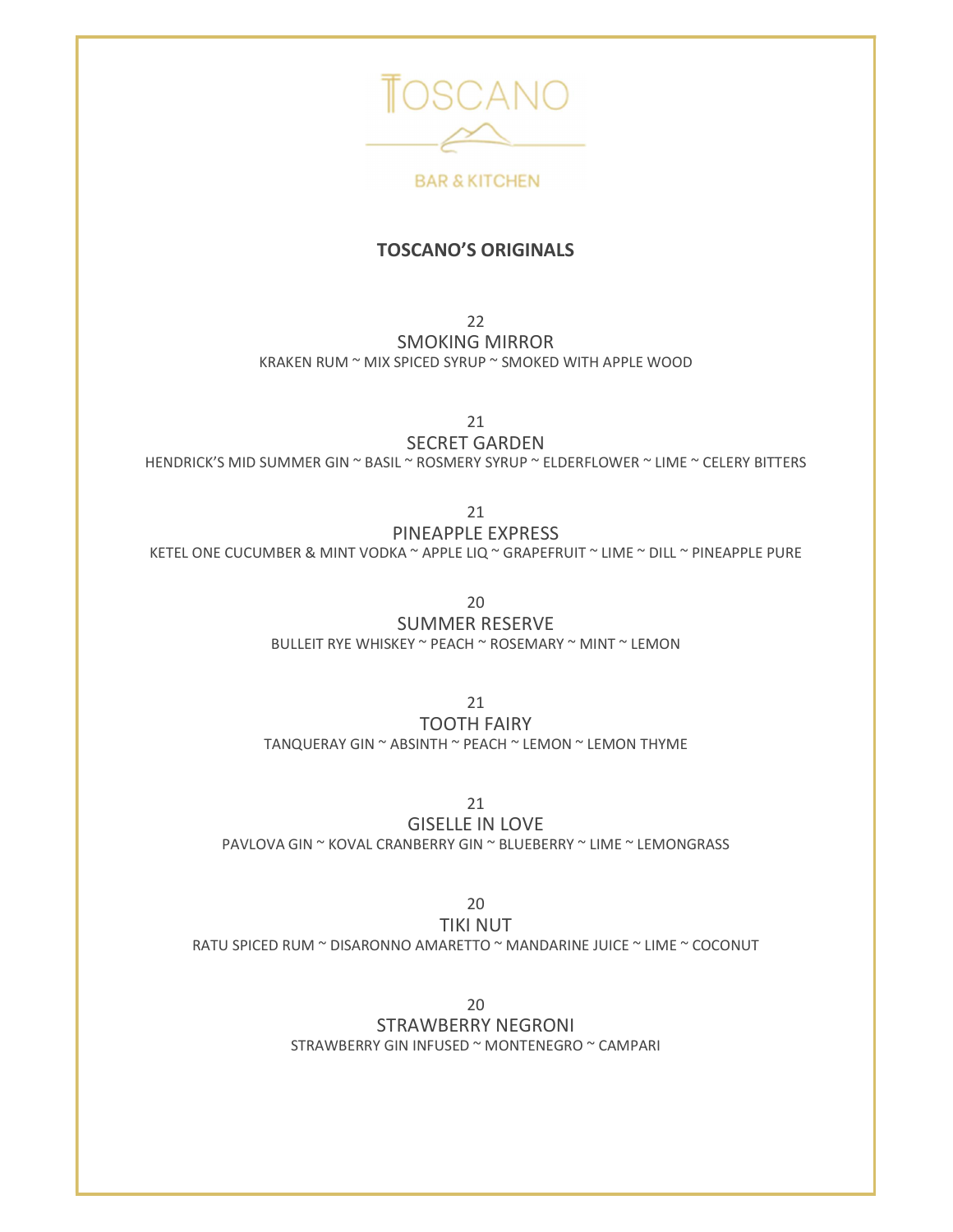

#### SPRITZ MENU

21 SPRITZ & ROSES PINK PROSECCO ~ PAVAN ~ ROSE WATER ~ GRENADINE ~ SODA

21

PASSIONE SPRITZ PROSECCO BRUT ~ KETEL ONE GRAPEFRUIT & ROSES ~ APEROL ~ PASSIONFRUIT ~ SODA

19 HUGO PROSECCO BRUT ~ ST GERMAN ELDERFLOWER ~ MINT ~ CUCUMBER ~ SODA

> 19 APEROL SPRITZ PROSECCO BRUT ~ APEROL ~ SODA ~ OLIVES

#### MARGARITAS

21 JUNGLE CRUISE CASAMIGOS REPOSADO ~ BANANA SYRUP ~ LIME ~ CHOCOLATE BITTERS ~ AGAVE NECTAR

21 **COCORITA** CASAMIGOS BLANCO ~ 1800 COCONUT TEQUILA ~ LIME ~ COCONUT PURE ~ VANILLA

> 21 TOMMY'S MARGARITA DON JULIO BLANCO ~ LIME ~ AGAVE NECTAR

22 CHILLI MARGARITA CASAMIGOS BLANCO ~ CASAMIGOS MEZCAL ~ CHILLI ~ LIME ~ AGAVE NECTAR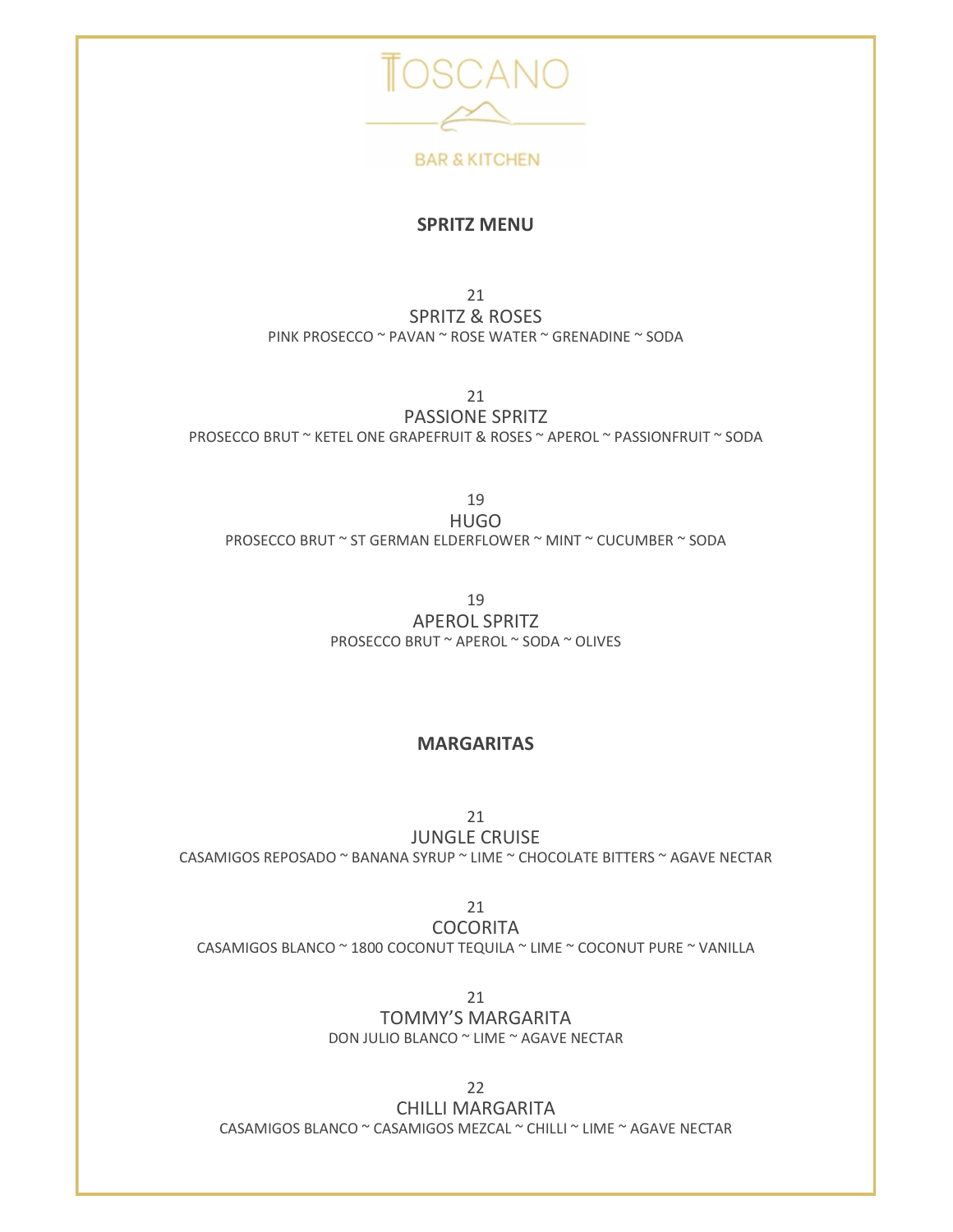

#### Beer

### Craft Beers on Tap

| 360ml Menabrea        | 4.8% Lager |                  | Italy | ᆠᆠ |  |
|-----------------------|------------|------------------|-------|----|--|
| 360ml Asahi Dry Black |            | 5.5% Black Lager | Japan | ᆂᆂ |  |

#### Bottles

|                  | 330ml Peroni Red               | 4.7%    | Lager        | Italy           | 10 |  |
|------------------|--------------------------------|---------|--------------|-----------------|----|--|
|                  | 330ml Peroni Leggera           | 3.5%    | Lager        | Italy           | 9  |  |
|                  | 330ml Peroni Libera            | $0.0\%$ | Lager        | Italy           | 7  |  |
|                  | 330ml Birra Moretti            | 4.6%    | Lager        | Italy           | 10 |  |
|                  | 330ml Ichnusa Birra            | 4.7%    | Lager        | Italy           | 11 |  |
|                  | 330ml Moo Brew                 | 5.0%    | Pilsner      | Tasmania        | 13 |  |
|                  | 330ml Stone & Wood             | 4.6%    | Pacific Ale  | New South Wales | 10 |  |
|                  | 330ml 4 Pines                  | 5.2%    | Pale Ale     | New South Wales | 10 |  |
|                  | 330ml Little Creatures Rogers' | 3.8%    | Smooth Amber | Victoria        | 9  |  |
| 330 <sub>m</sub> | Monteith's Crushed             | 4.5%    | Apple Cider  | New Zealand`    | 10 |  |

## Stylish Can

| 375ml Balter |                       | 6.8% | <b>IPA</b>       | Queensland      |  |
|--------------|-----------------------|------|------------------|-----------------|--|
|              | 330ml Brookvale Union |      | 4.0% Ginger Beer | New South Wales |  |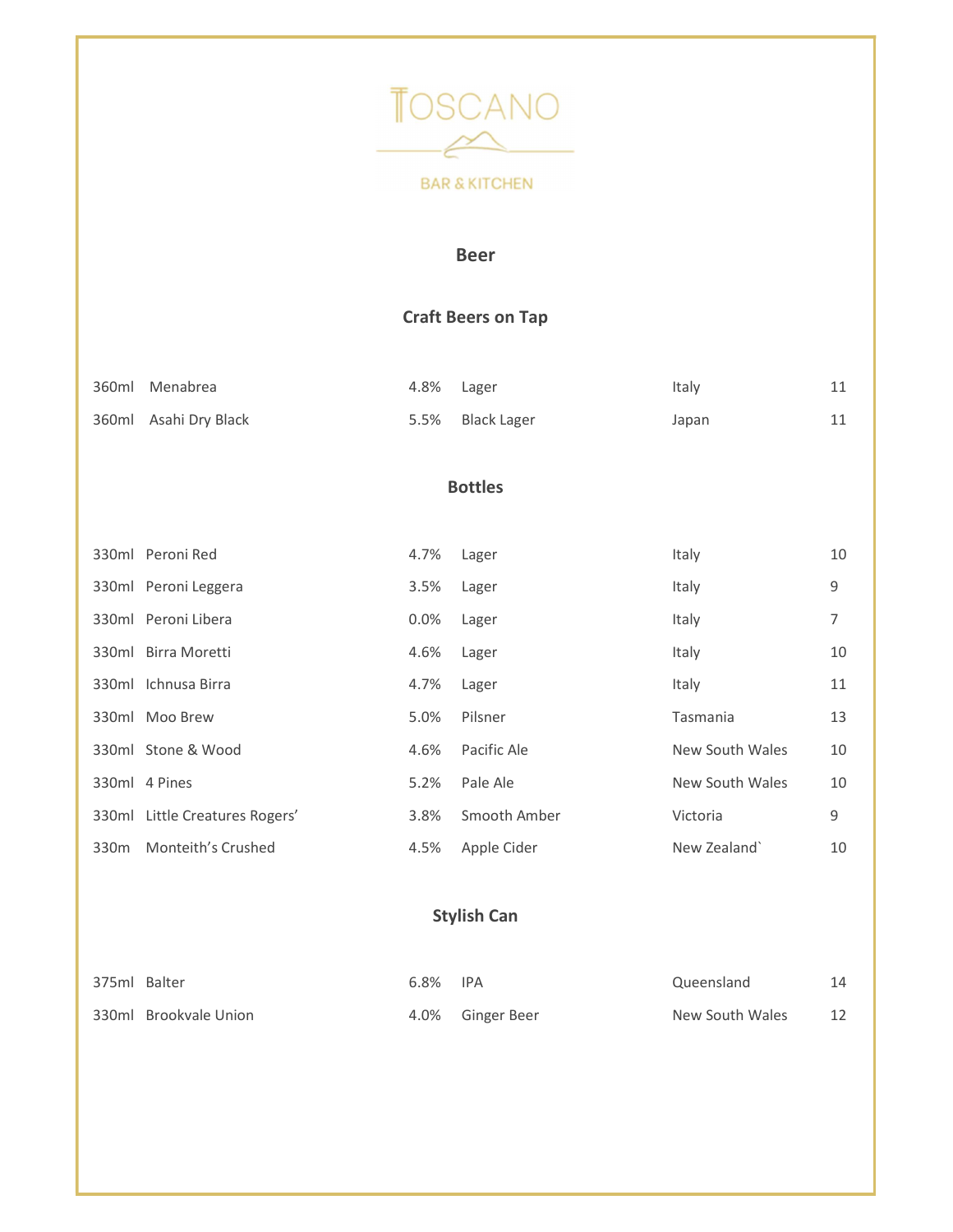

#### THE GIN

DRY GIN

| TANQUERAY                | ENGLAND      | 10 |
|--------------------------|--------------|----|
| <b>BOMBAY SAPPHIRE</b>   | ENGLAND      | 11 |
| <b>TANQUERAY N10</b>     | ENGLAND      | 13 |
| <b>HENDRICK'S</b>        | SCOTLAND     | 13 |
| THE BOTANIST             | SCOTLAND     | 13 |
| <b>GIN MARE</b>          | <b>SPAIN</b> | 14 |
| <b>MONKEY 47 DRY</b>     | GERMANY      | 16 |
| FOUR PILLARS OLIVE LEAF  | AUSTRALIA    | 13 |
| <b>ANTIPODES ORGANIC</b> | AUSTRALIA    | 11 |
| <b>FOUR PILLARS DRY</b>  | AUSTRALIA    | 12 |
| <b>GARDEN GROWN</b>      | AUSTRALIA    | 12 |
| <b>PROHIBITION</b>       | AUSTRALIA    | 14 |
| HARTSHORN SHEEP WAY      | TASMANIA     | 13 |
| <b>ROKU GIN</b>          | JAPAN        | 12 |
| KI NO BI DRY             | JAPAN        | 15 |
| <b>KOVAL</b>             | <b>USA</b>   | 14 |

#### FLAVOURED GIN

| FOUR PILLARS BLOODY SHIRAZ          | <b>AUSTRALIA</b> | 13 |  |
|-------------------------------------|------------------|----|--|
| <b>GISELLE PAVLOVA</b>              | AUSTRALIA        | 12 |  |
| NOSFERATU BLOOD ORANGE              | AUSTRALIA        | 12 |  |
| <b>MANDRAKE CUCUMBER &amp; MINT</b> | AUSTRALIA        | 12 |  |
| <b>HUSK INK GIN</b>                 | AUSTRALIA        | 13 |  |
| WHITLEY NEILL RHUBARB               | ENGLAND          | 13 |  |
| PLYMOUTH SLOE GIN                   | ENGLAND          | 12 |  |
| <b>MONKEY 47 SLOE GIN</b>           | <b>GERMANY</b>   | 16 |  |

ALL GIN ARE SERVED WITH PREMIUM LONG RAYS TONIC. 200ml FEVER TREE TONIC RANGE AVAILABLE ON REQUEST FOR AN ADDITIONAL \$2 FEVER TREE INDIAN TONIC FEVER TREE MEDITERRANEAN TONIC FEVER TREE ELDERFLOWER TONIC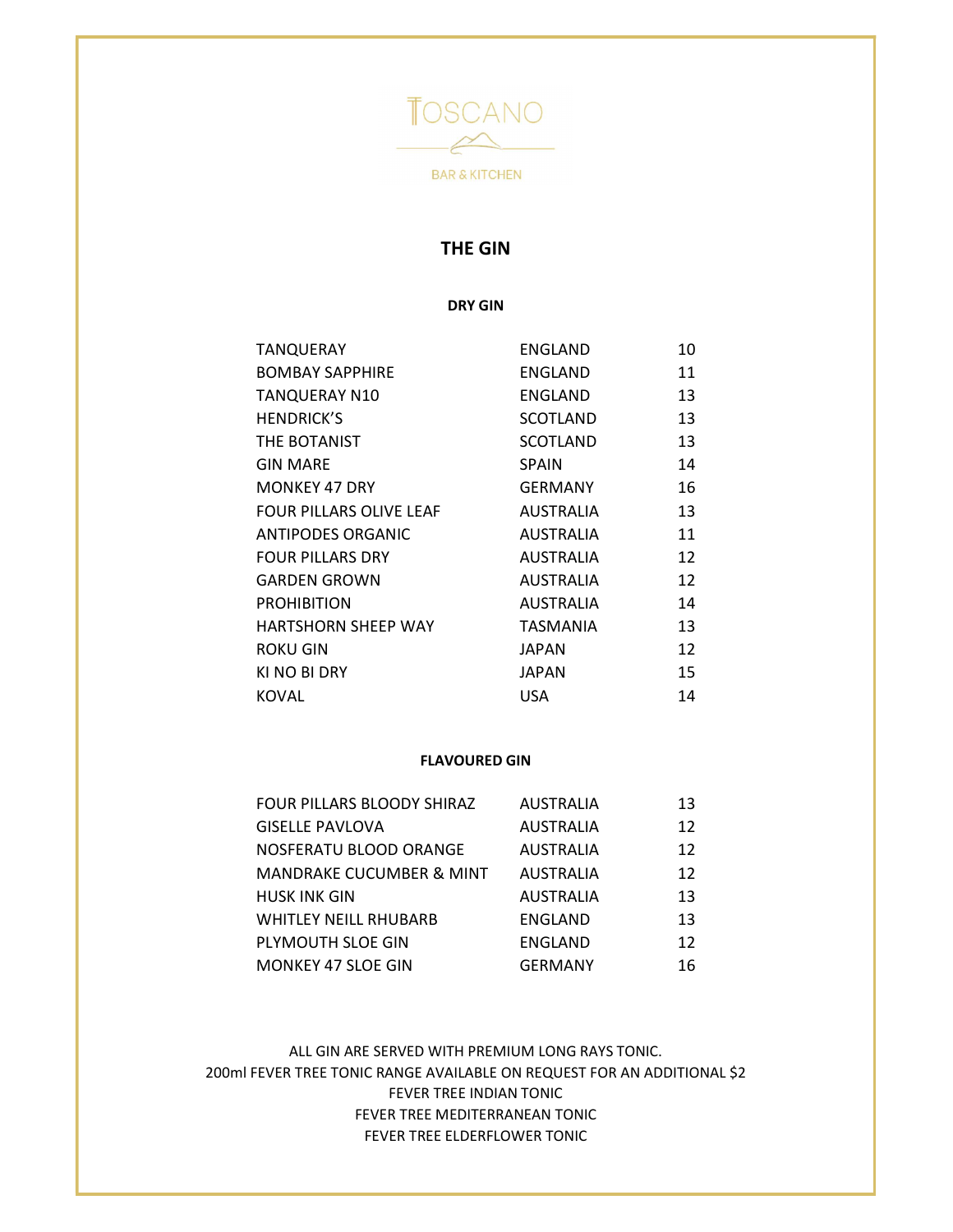

## THE VODKA

| <b>KETEL ONE</b>             | <b>HOLLAND</b> | 10 |
|------------------------------|----------------|----|
| <b>KETEL ONE CITRON</b>      | <b>HOLLAND</b> | 10 |
| KETEL ONE GRAPEFRUIT & ROSES | <b>HOLLAND</b> | 10 |
| <b>BELVEDERE</b>             | <b>POLAND</b>  | 11 |
| <b>FAIR QUINOA</b>           | <b>FRANCE</b>  | 11 |
| <b>CIROC</b>                 | <b>FRANCE</b>  | 14 |
| <b>GREY GOOSE</b>            | <b>FRANCE</b>  | 13 |
| <b>GREY GOOSE PEAR</b>       | <b>FRANCE</b>  | 13 |

### THE RUM

| <b>BUNDABERG SMALL BATCH</b> | QUEENSLAND                  | 11 |
|------------------------------|-----------------------------|----|
| PAMPERO BLANCO               | VENEZUELA                   | 10 |
| PAMPERO ESPECIAL             | VENEZUELA                   | 10 |
| <b>PLANTATION 3 STARS</b>    | CARIBBEAN                   | 11 |
| ANGOSTURA 1919               | <b>TRINIDAD E TOBAGO 13</b> |    |
| HAVANA CLUB 7YO              | CUBA                        | 11 |
| <b>APPLETON ESTATE 12YO</b>  | JAMAICA                     | 13 |
| MATUZALEM RESERVA 15YO       | <b>CUBA</b>                 | 14 |
| RON ZACAPA 23 YO             | GUATEMALA                   | 16 |
| DIPLOMATICO RESERVA          | VENEZUELA                   | 14 |
| <b>SAILOR JERRY</b>          | CARIBBEAN                   | 11 |
| <b>KRAKEN</b>                | CARIBBEAN                   | 12 |
| PLANTATION PINEAPPLE         | CARIBBEAN                   | 12 |
| <b>RATU SPICED 5YO</b>       | FIJI.                       | 12 |

## THE TEQUILA

| HERRADURA PLATA        | <b>JALISCO</b> | 11 |
|------------------------|----------------|----|
| HERRADURA REPOSADO     | <b>JALISCO</b> | 13 |
| <b>HERRADURA ANEJO</b> | <b>JALISCO</b> | 15 |
| CASAMIGOS BLANCO       | <b>JALISCO</b> | 13 |
| CASAMIGOS REPOSADO     | <b>JALISCO</b> | 15 |
| CASAMIGOS ANEJO        | <b>JALISCO</b> | 18 |
| DON JULIO BLANCO       | <b>JALISCO</b> | 13 |
| DON JULIO REPOSADO     | <b>JALISCO</b> | 15 |
| DON JULIO ANEJO        | <b>JALISCO</b> | 18 |
| 1800 COCONUT           | <b>JALISCO</b> | 12 |
| CASAMIGOS MEZCAL       | <b>OAXACA</b>  | 14 |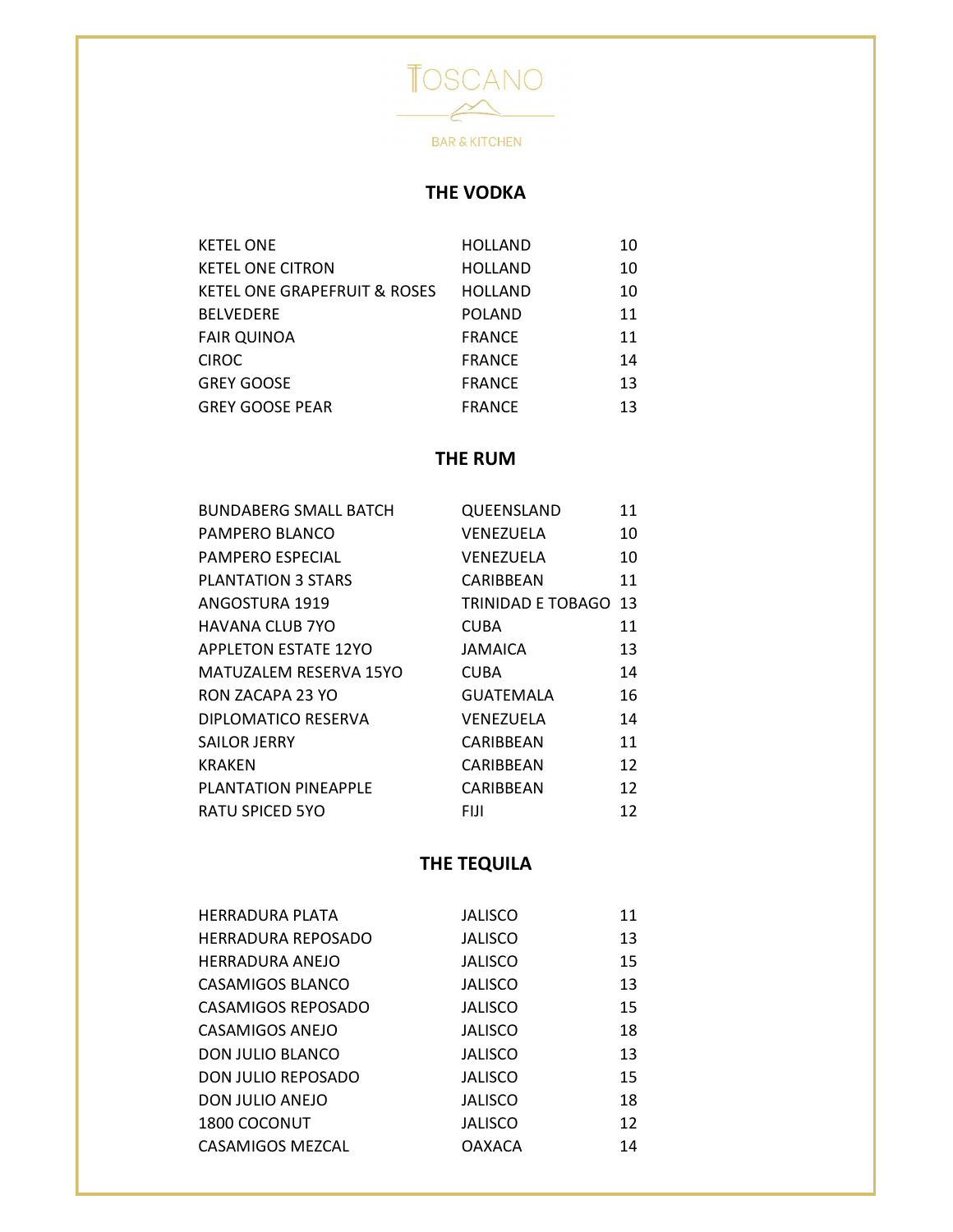

## THE SCOTCH WHISKY

### WORLD WIDE WHISKY

| JAMESON                       | <b>IRELAND</b> | 10 |  |
|-------------------------------|----------------|----|--|
| CANADIAN CLUB 12YO            | CANADA         | 11 |  |
| <b>MAKER'S MARK</b>           | <b>USA</b>     | 11 |  |
| <b>BULLEIT RYE</b>            | <b>USA</b>     | 11 |  |
| <b>JACK DANIELS N7</b>        | <b>USA</b>     | 10 |  |
| <b>GENTLEMAN JACK</b>         | <b>USA</b>     | 11 |  |
| <b>JD HONEY</b>               | <b>USA</b>     | 10 |  |
| KNOB CREEK 9YO                | <b>USA</b>     | 13 |  |
| <b>WILD TURKEY RARE BREED</b> | <b>USA</b>     | 13 |  |
| NIKKA TAKETSURU PURE MALT     | <b>JAPAN</b>   | 16 |  |
| <b>HIBIKI HARMONY</b>         | <b>JAPAN</b>   | 19 |  |
| <b>TOKINOKA</b>               | <b>JAPAN</b>   | 19 |  |
|                               |                |    |  |

#### OTHER SPIRITS

| <b>HENNESSY VSOP COGNAC</b>        | <b>FRANCE</b> | 14 |
|------------------------------------|---------------|----|
| LA DIABLADA PISCO                  | PERU          | 13 |
| BERTA GRAPPA DI MOSCATO            | <b>ITALY</b>  | 15 |
| MR PICKWIECK'S TAWNY               | AUSTRALIA     | 11 |
| KOPKE TAWNY 10YO                   | PORTUGAL      | 11 |
| FERNANDO DE CASTILLA OLOROSO SPAIN |               | 10 |
| <b>GERMANA CACHACA</b>             | <b>BRAZIL</b> | 11 |
|                                    |               |    |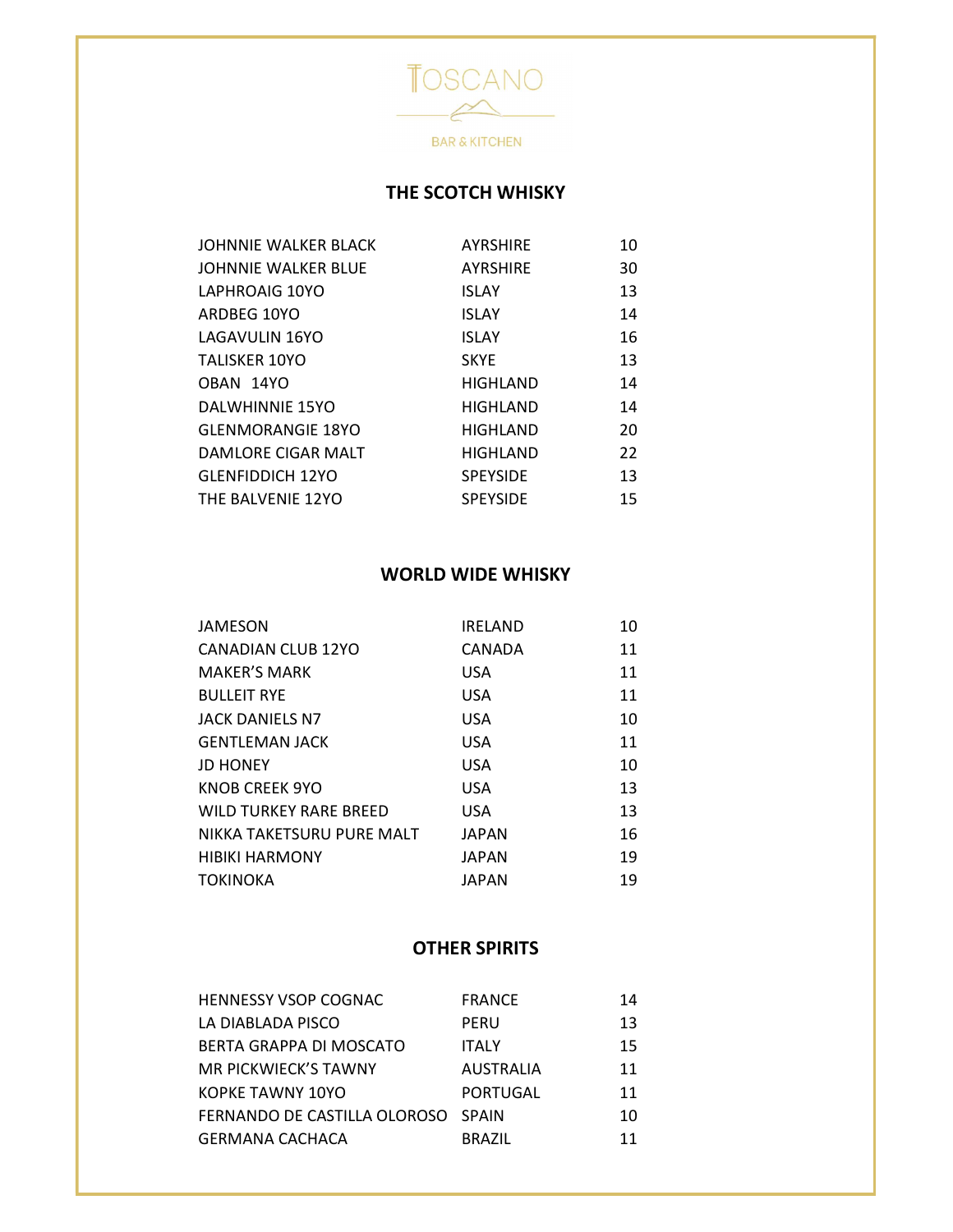

**BAR & KITCHEN** 

## GIN PAIRING

OUR SELECTION OF GINS ARE SERVED 45ML IN OUR ELISHA COCKTAIL GLASS & PAIRED WITH PREMIUM FEVER TREE TONIC OR CLUB SODA & GARNISHED WITH FRESH FRUITS OR HERBS.

> HENDRICK'S (SCOTLAND) \$20 FEVER TREE INDIAN TONIC ~ CUCUMBER ~ CRACKED PEPPER

THE BOTANIST (SCOTLAND) \$20 FEVER TREE ELDERFLOWER TONIC ~ LEMON ~ MINT

HARTSHORN SHEEP AWAY (TASMANIA) \$21 FEVER TREE INDIAN TONIC ~ BLUEBERRY ~ FRESH ROSEMARY

GIN MARE (SPAIN) \$21 FEVER TREE MEDITERRANEAN TONIC ~ LEMON ~ MINT

FOUR PILLARS OLIVES (AUSTRALIA) \$20 FEVER TREE MEDITERRANEAN TONIC ~ FRESH ROSEMARY ~ LEMON

> FOUR PILLARS BLOODY SHIRAZ (AUSTRALIA) \$20 SCHWEPPES SODA WATER ~ GRAPEFRUIT

ROKU (JAPAN) \$19 FEVER TREE INDIAN TONIC ~ POMEGRANATE ~ LEMON THYME

HUSK INK GIN (AUSTRALIA) \$19 SCHWEPPES SODA WATER ~ ROSEMARY ~ BLUEBERRY

MONKEY 47 SLOE GIN (GERMANY) \$22 FEVER TREE ELDERFLOWER TONIC ~ STRAWBERRY

NOSFERATU BLOOD ORANGE (AUSTRALIA) \$19 FEVER TREE INDIAN TONIC ~ SAGE ~ CLEMENTINE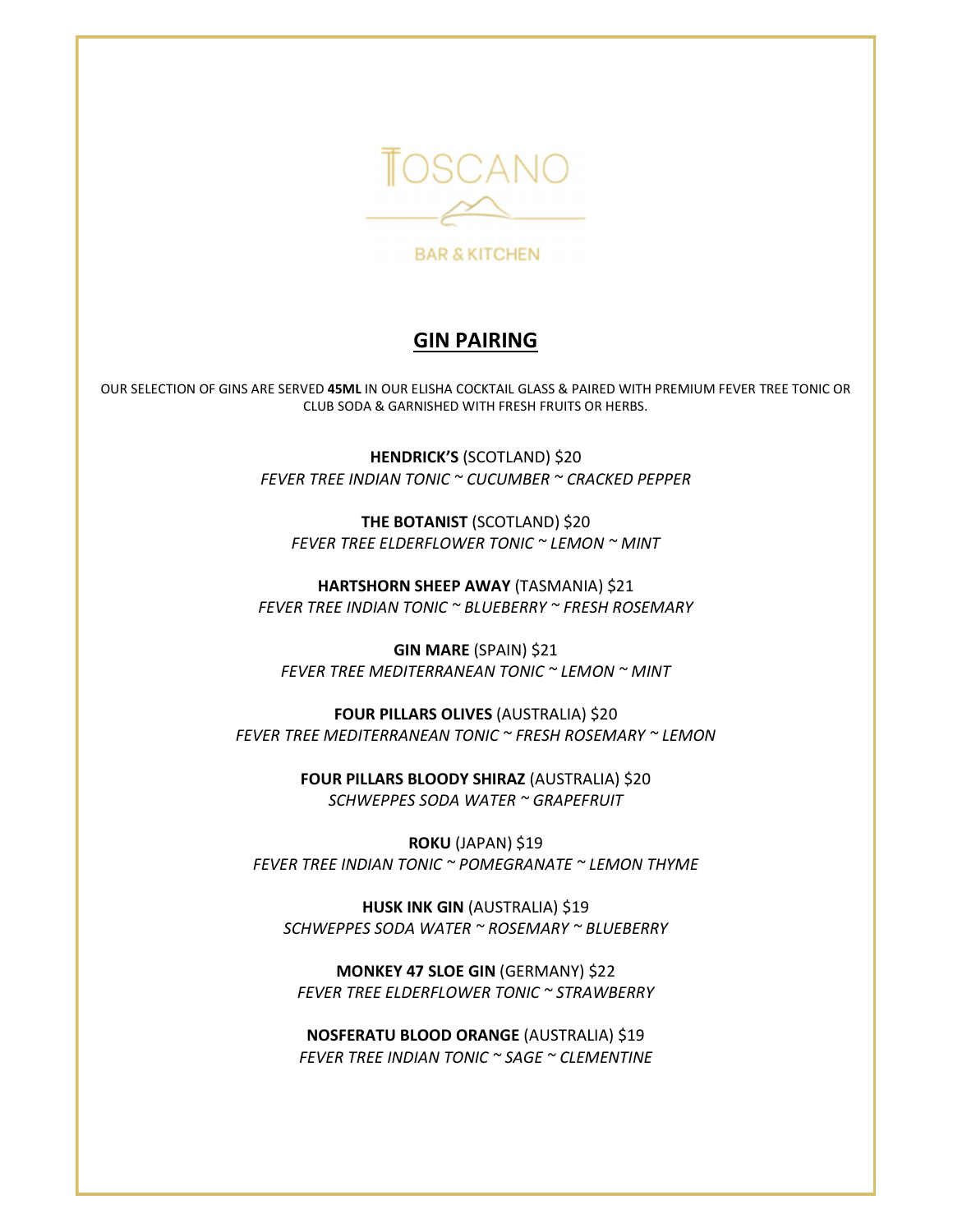

**BAR & KITCHEN** 

# TOSCANO'S CELLAR

## Bubbles & Champagne

| <b>NV</b>  | Colesel Prosecco Noai Brut doc, Valdobbiadene IT                     | 12         | 59  |
|------------|----------------------------------------------------------------------|------------|-----|
| 2020       | Bandamatina Prosecco Rosè Millesimato doc, Valdobbiadene IT          | 12         | 59  |
| <b>NV</b>  | Chandon Blanc de Blancs, Yarra Valley VIC                            | 13         | 69  |
|            |                                                                      |            |     |
| <b>NV</b>  | Vezzoli Franciacorta Blanc de Blanc Brut docg, Lombardy IT           |            | 110 |
| <b>NV</b>  | Moet & Chandon Brut, Reims FR                                        |            | 120 |
| <b>NV</b>  | Frerejean Frères Premier Cru Brut, Avize FR                          |            | 130 |
| <b>NV</b>  | Veuve Clicquot Brut, Reims FR                                        | 25         | 135 |
|            |                                                                      |            |     |
| ${\sf NV}$ | Frerejean Frères Premier Cru Blanc de Blancs, Avize FR               |            | 210 |
| <b>NV</b>  | Ruinart Blanc de Blancs, Reims FR                                    |            | 230 |
| <b>NV</b>  | Ruinart Rosé, Reims FR                                               |            | 230 |
| 2012       | Frerejean Freres Extra Brut Cuvée des Hussards, Avize FR             |            | 270 |
|            |                                                                      |            |     |
| 2019       | Quarticello Despina Malvasia Emilia (pet-nat) igt, Emilia Romagna IT |            | 89  |
|            |                                                                      |            |     |
|            | <b>Rosè Wine</b>                                                     |            |     |
|            |                                                                      |            |     |
| 2019       | Sainte Béatrice Rosè Cuveé des Princes, Provence FR                  |            | 69  |
| 2018       | Istine Rosato Sangiovese Toscana igt, Tuscany IT                     |            | 69  |
| 2020       | Sella & Mosca 'Alghero' Rosato, Sardinia IT                          | 14         | 69  |
| 2019       | Domaine Bunan Rosè Moulin des Costes, Bandol FR                      | Coravin 22 | 99  |
|            |                                                                      |            |     |
|            | <b>Dessert Wine</b>                                                  |            |     |
|            |                                                                      |            |     |
| 2019       | Urlar Late Harvest Riesling 375ml, Gladstone NZ                      |            | 70  |
| 2020       | Emilio Vada Moscato d'Asti docg, Piedmont IT                         | 14         | 75  |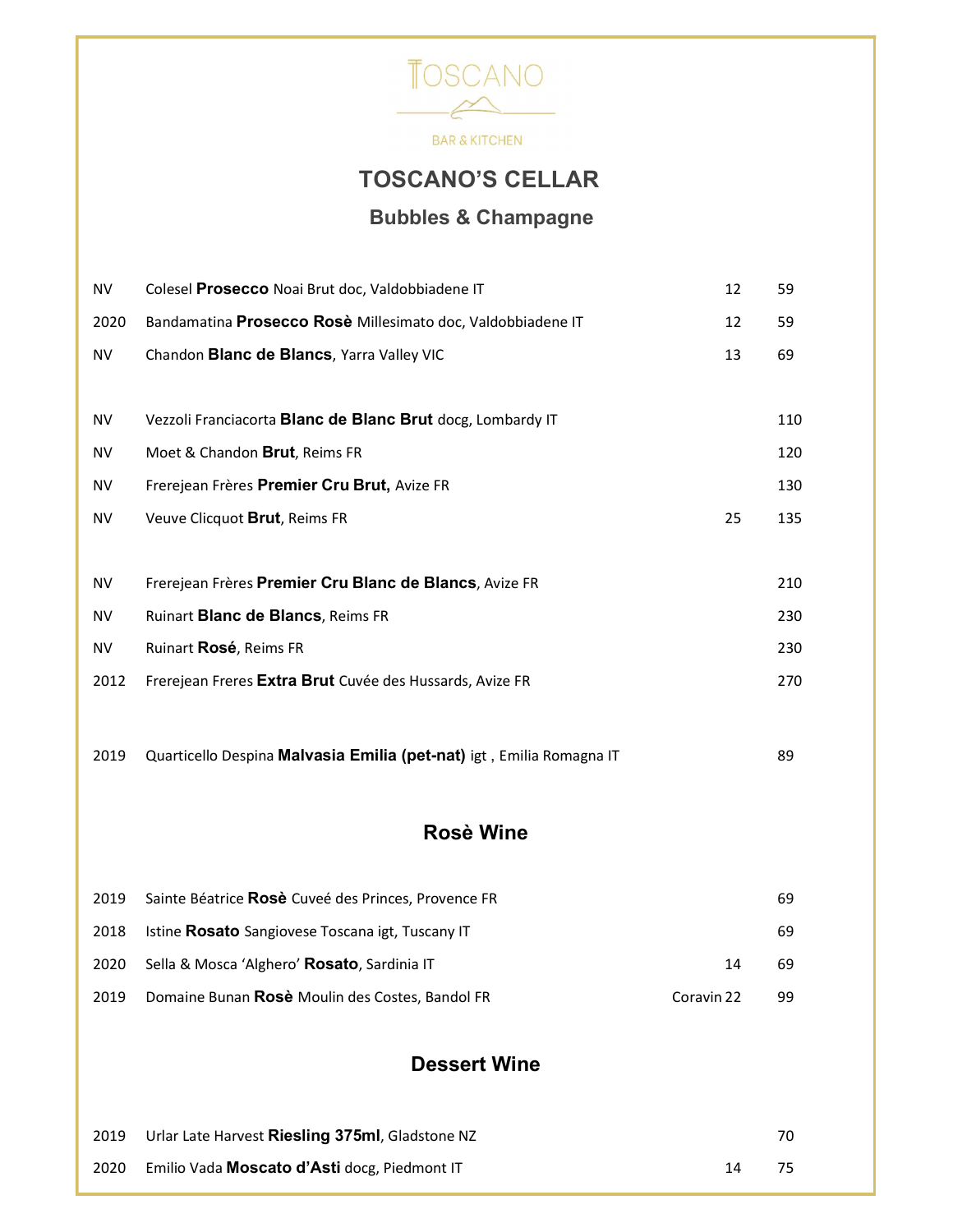

## White Wine

| 2020 | Mitchel 'Watervale' Riesling, Clare Valley SA                       |            | 69 |  |
|------|---------------------------------------------------------------------|------------|----|--|
| 2019 | Borgo Matilda Pinot Grigio delle Venezie doc, Veneto IT             | 12         | 55 |  |
|      |                                                                     |            |    |  |
| 2019 | Fromm La Strada Pinot Gris Organic, Marlborough NZ                  |            | 79 |  |
| 2020 | Brigaldara Soave (Garganega) doc, Veneto IT                         |            | 67 |  |
| 2019 | Antonella Corda Vermentino di Sardegna doc, Sardinia IT             | 16         | 75 |  |
| 2019 | Tempa di Zoè 'Asterias' Fiano, Campania IT                          | 15         | 69 |  |
|      |                                                                     |            |    |  |
| 2019 | Vini Cali' 'Fanciulla' Etna Bianco Carricante/Grillo doc, Sicily IT | Coravin 21 | 99 |  |
|      |                                                                     |            |    |  |
| 2019 | Feudi di San Gregorio Greco di Tufo docg, Campania IT               |            | 89 |  |
| 2018 | Marotti Campi 'Luzano' Verdicchio Classico Superiore doc, Marche IT |            | 69 |  |
|      |                                                                     |            |    |  |
|      |                                                                     |            |    |  |
| 2020 | Craggy Range 'Te Muna Road' Sauvignon Blanc, Martinborough NZ       |            | 75 |  |
| 2020 | Opawa Sauvignon Blanc, Marlborough NZ                               | 13         | 59 |  |
|      |                                                                     |            |    |  |
|      |                                                                     |            |    |  |
| 2019 | Sobrero 'Langhe Bianco VII' Chardonnay doc, Piedmont IT             |            | 75 |  |
| 2020 | Domaine Jean Claude Courtault Chablis, Lignorelles FR               | Coravin 20 | 99 |  |
|      |                                                                     |            |    |  |
| 2019 | Hay Shed Hill Chardonnay, Margaret River WA                         |            | 72 |  |
| 2017 | Saint & Scholar Chardonnay, Adelaide Hills SA                       | 14         | 65 |  |
| 2020 | Bogle 'Vineyards' Chardonnay, California USA                        | Coravin 17 | 79 |  |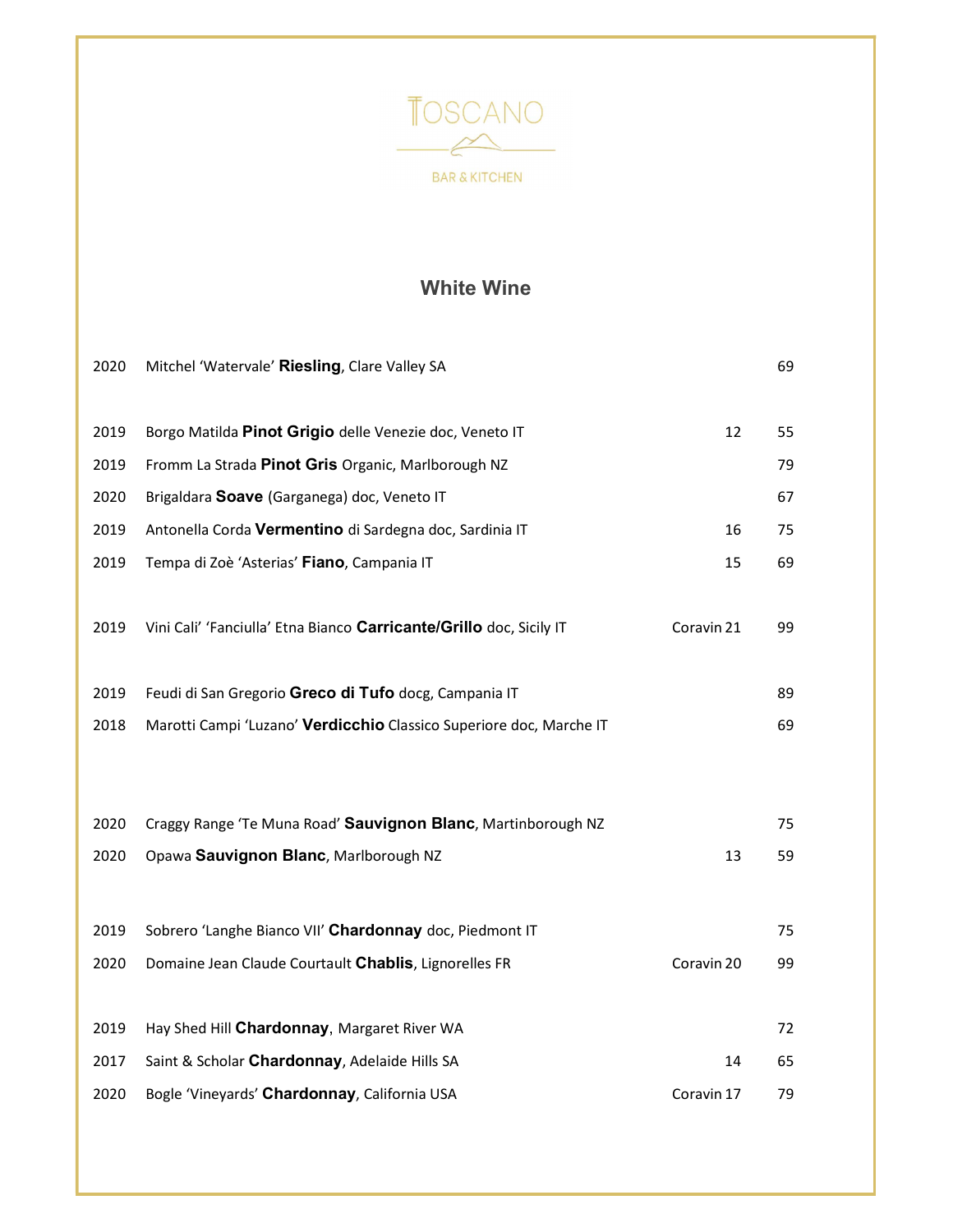

## Red Wine

| 2018 | Cantine Dolianova 'Anzenas' Cannonau di Sardegna doc, Sardinia IT                   |            | 69  |
|------|-------------------------------------------------------------------------------------|------------|-----|
| 2020 | 'Roaring 40's' Pinot Noir, Cambridge TAS                                            | 14         | 65  |
| 2019 | Castelfeder 'Mont Mes' Pinot Nero igt Dolomiti, Alto Adige IT                       |            | 69  |
| 2018 | Ernest Meurgey-Perron Pinot Noir, Burgundy FR                                       | Coravin 22 | 99  |
|      |                                                                                     |            |     |
| 2018 | Segni di Langa Pinot Nero delle Langhe doc, Piedmont IT                             |            | 115 |
| 2020 | Two Paddocks Picnic Pinot Noir, Central Otago NZ                                    |            | 105 |
| 2018 | Vini Cali' 'Moro' Etna Rosso Nerello Mascalese doc, Sicily IT                       | Coravin 19 | 95  |
| 2020 | Yarra Yering 'Light Dry Red' Pinot/Shiraz, Yarra Valley VIC                         |            | 120 |
|      |                                                                                     |            |     |
| 2019 | Castelvento 'Toscana Rosso' Sangiovese igt, Tuscany IT                              | 13         | 59  |
| 2018 | La Togata Rosso di Montalcino (Sangiovese) doc, Tuscany IT                          |            | 99  |
| 2018 | Istine Chianti Classico docg, Tuscany IT                                            | Coravin 19 | 95  |
| 2018 | Podere Castellinuzza Chianti Classico docg, Tuscany IT                              |            | 109 |
| 2016 | Moz Art Wine Brunello di Montalcino docg, Tuscany IT                                |            | 149 |
| 2013 | La Togata Brunello di Montalcino docg, Tuscany IT                                   |            | 155 |
|      |                                                                                     |            |     |
| 2016 | Tenuta Il Palagio 'Casino delle Vie' (Sangiovese/Colorino/Canaiolo) igt, Tuscany IT |            | 105 |
| 2016 | Polini & Rossetti 'Solero' Super Tuscan (Sangiovese, Merlot) igt, Tuscany IT        |            | 160 |
| 2017 | Palazzone 'Ross' Rosso Umbria (Sangiovese/Merlot/Cabernet Sauvignon) igt, Umbria IT |            | 68  |
|      |                                                                                     |            |     |
| 2019 | Cascina Ghercina Barbera d'Alba doc, Piedmont IT                                    |            | 75  |
| 2019 | Emilio Vada Barbera d'Asti docg, Piedmont IT                                        |            | 85  |
| 2019 | Cantina Fiorentino 'Madreterra' Primitivo igt, Puglia IT                            |            | 65  |
|      |                                                                                     |            |     |
| 2018 | Nicodemi 'La Murate' Montepulciano d'Abruzzo docg, Abruzzo IT                       | 14         | 68  |
| 2019 | Tempa di Zoè Aglianico 'Diciotto Super Campano' igt, Campania IT                    |            | 89  |
| 2015 | À Vita Cirò Rosso Classico Superiore docg, Calabria IT                              |            | 105 |